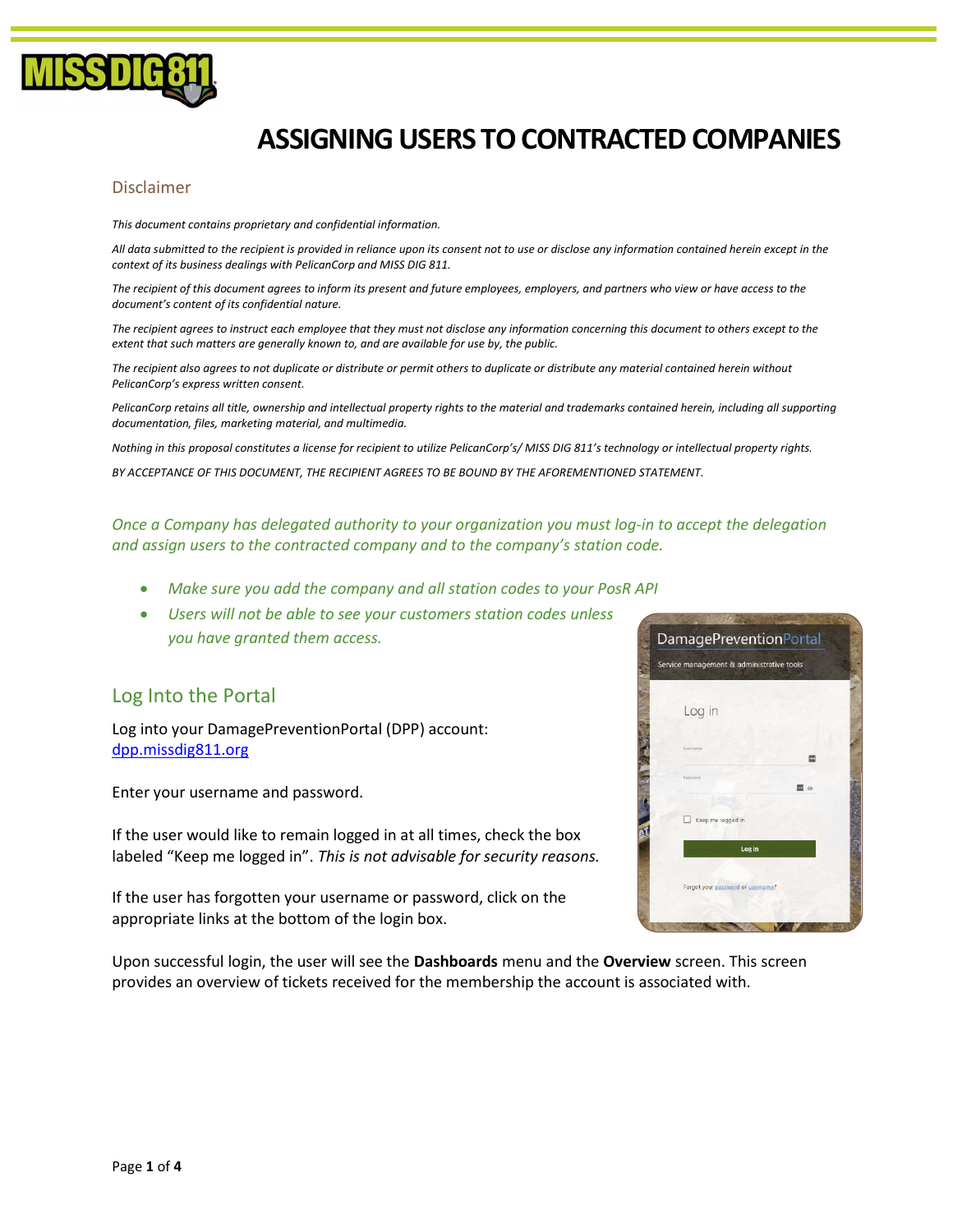

#### Navigate to Your Delegations

| ≕<br>MINIMISE MENU   |              | Settings > Delegation<br>SYSTEM OPERATOR SERVICE.OPERATOR, PELICANCO |  |  |  |
|----------------------|--------------|----------------------------------------------------------------------|--|--|--|
| <b>Dashboards</b>    |              | Delegated companies Delegated u                                      |  |  |  |
| Operations<br>п      | State<br>All | Action status<br>All                                                 |  |  |  |
| <b>Settings</b><br>n |              |                                                                      |  |  |  |
| System               |              |                                                                      |  |  |  |
| Delegation           |              |                                                                      |  |  |  |
| <b>OneCallAccess</b> |              |                                                                      |  |  |  |
| Positive Response    |              |                                                                      |  |  |  |

Expand Settings and select Delegations. This is where all settings associated with your delegations reside.

Delegated Companies are companies that access has been delegated to by another member. As a contract locator or member responding on behalf of another member, open the Contracted Companies tab. These are the settings associated with companies who have delegated access to you.

|                     | Settings > Delegation | MEMBER ADMIN MARINOJUILIANO, USIC - TEST DELEGATE |                      |              |                             |
|---------------------|-----------------------|---------------------------------------------------|----------------------|--------------|-----------------------------|
| Delegated companies |                       | Delegated users                                   | Contracted companies |              |                             |
| Gutz                |                       | Action status                                     | Status               |              | Search by delegated company |
| Äİİ                 | $\checkmark$          | All                                               | All                  | $\checkmark$ |                             |
|                     |                       |                                                   |                      |              |                             |

If a facility owner has delegated access to you, the delegation will be listed as offered. Select the delegation to open the delegation and select Action in the upper right-hand corner. From here, you can accept or reject the offer. This will give you the ability to assign your new customer to your employees and API user accounts.

Note: Accepting a delegation does NOT change the facility owner's delivery. Delivery changes happen at the facility owners' station code level. Once you have accepted the delegation, you or the member will be able to complete the form located on the member section of the website. To add, or change, an existing subscription to their station codes.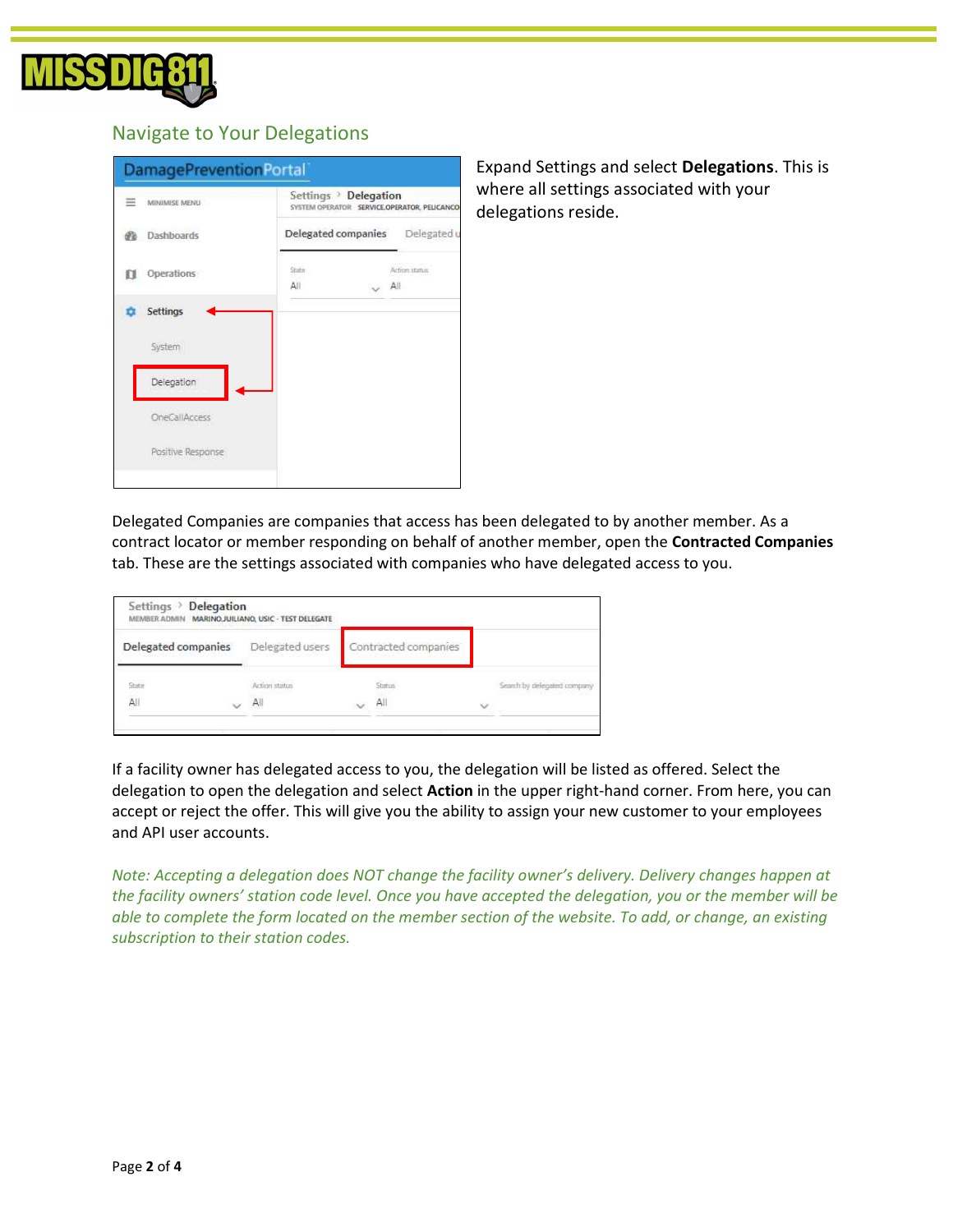

### Add Users to Your Contracted Companies

| Delegated companies | Delegated users             | Contracted companies                         |                        |                        |        |                      |
|---------------------|-----------------------------|----------------------------------------------|------------------------|------------------------|--------|----------------------|
| <b>State</b><br>All | Action status<br>$\vee$ All | Status.<br>$\vee$ All<br>$\ddot{\mathbf{v}}$ | Search by company name |                        |        |                      |
| Company             | State                       | Created date                                 | Start date             | End date               | atus   | <b>Action status</b> |
| Cormier Communicati | M                           | Nov 8, 2021, 03:01:03                        | Nov 10, 2021, 12:00:0  | Dec 31, 2021, 11:5     | Active | Accepted             |
| PelicanCorpTest1    | M                           | Nov 10, 2021, 09:41:3                        | Nov 16, 2021, 12:00:0  | Dec 31, 2021.          | Active | Accepted             |
| Gruzwalski Fiber    | M                           | Nov 10, 2021, 03:20:5                        | Nov 10, 2021, 12:00:0  | Dec 31, 2022, 11:59:0  | Active | Accepted             |
| COMCAST             | yor.<br>M                   | Dec 16, 2021, 03:21:5                        | Dec 16, 2021, 12:00:0  | Jan 31, 2022, 11:59:00 | Active | Accepted             |

Select the Utility which delegated your company responsibility. This will open a Settings window from the right side of the screen.

With this Settings window open, you will see tabs at the top; Settings – Stations – Company Users, click on Company Users to assign users from your company to the Utility who delegated responsibility to act on their behalf.

| <b>COMCAST</b><br><b>Accepte</b>              |                    |
|-----------------------------------------------|--------------------|
| Settings<br>Stations<br>Company users         |                    |
| Company Details • CACTIVE<br><b>INAUCTIVE</b> | Delegated services |
| Company nome<br>COMCAST                       | OneCall            |
| Email                                         | <b>PCAdmin</b>     |
| membersupport@missdig811.org                  | <b>POSR</b>        |
| Phone                                         |                    |
| 8004827161                                    | History            |



In the Company Users section, click on the green Add Existing Users button on the right side of the screen. This will open a list of users for your company. Select one or more using the tick button to the left of their name and then the green Add button on the top right of the screen. This will assign those company users to the delegation assignment.

From the Company users page, you can select the user to assign one or more station code if the Utility assigning the delegation has multiple station codes. Click the green Assign Station to open the settings tool. Select the station(s) from the drop-down and expand each of the services to turn one the features the user will need access to act on behalf of the utility.

| <b>Company user details</b>                |                                                                                                           |
|--------------------------------------------|-----------------------------------------------------------------------------------------------------------|
| Account details                            | Assigned stations                                                                                         |
| Nome:<br>Marino Julijano                   | Status<br>Search by station rume or station code<br><b>Assign station</b><br>Remove station<br>All $\vee$ |
| Company<br>USIC - TEST Delegate            |                                                                                                           |
| Role:<br>Show role details<br>Member Admin |                                                                                                           |
| ACTIVE IN HANDLINE<br>Status               |                                                                                                           |
| Contact info                               |                                                                                                           |
| Fresh<br>anthony.willemain@pelicancorp.com |                                                                                                           |
| Picess.<br>555-393-1438                    |                                                                                                           |
| <b>Physical address</b>                    |                                                                                                           |
| Full address                               |                                                                                                           |
|                                            |                                                                                                           |